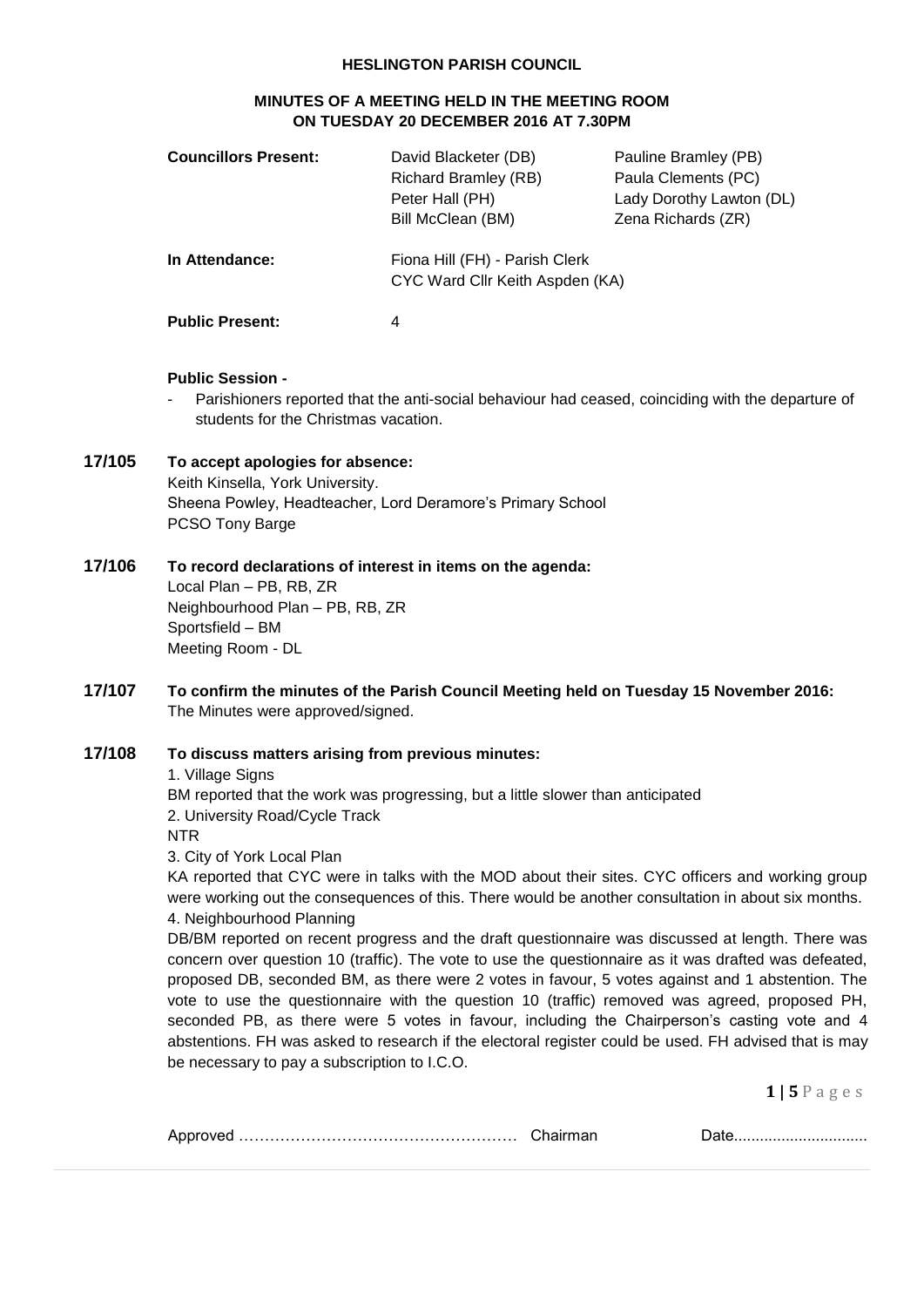5. Article 4 (2) Direction NTR 6. CYC Community Governance Review NTR 7. Parish Council Vacancy There has been an expression of interest and this would be dealt with in a Closed meeting 8. Antisocial Behaviour

Cllrs agreed to an extra-ordinary meeting before the next Parish Council Meeting.

## **17/109 To Discuss, if necessary, long-standing matters:**

1. Appearance of village

PB reported that Community Payback had done a good job of edging the footpath. Thanks were given to DB, RB and DL for managing this. KA reported that the CYC Enforcement Dept had visited the Charles XII, it was now on their list and he was waiting to hear what actions were required. DL reported that a car was vandalised on Holburns Croft, which caused distress to the owners, but as there was no CCTV, the police would not visit.

1.1 Trees along Main Street

DB reported that he had met with Harvey Lowson, CYC and a list of works had been agreed. The cost of the CYC team to do this work was £600.00 per day, which was thought to be reasonable. DB had circulated the report via email and Cllrs agreed that a decision would be made whilst finalising the budget at the next meeting.

1.2 Bench – Hesketh Almshouses

DB reported that a bench was in the workshop drying out. There was some damage to one arm, but this could be repaired within budget.

1.3 Community Assets

PH reported that CAMRA had enough information to present to CYC.

2. Highway Matters

2.1 Lord Deramores Primary School Parking Issues

KA reported that he has spoken to the Head Teacher, who had spoken at length to several residents and she would attend the January meeting to discuss with Parish Council

2.2 Heslington Lane – Proposed amendment of the speed limit

Cllrs noted the content of this letter and agreed no further action necessary

3. Major Events - Yorkshire Marathon – NTR

- 4. University of York NTR
- 5. Communication-
	- Website Currently up to date
	- Newsletter next edition was planned for Jan17
- **17/110 To receive any matters raised by members of public:** None

## **17/111 To report and make relevant recommendations on new planning applications:**

Letter A:We support the application

Letter B: We have no objections

Letter C: We do not object but wish to make comments or seek safeguards as set out overleaf Letter D: We object on the planning grounds set out overleaf

The Parish Council discussed these planning applications and FH was asked to respond as follows:

1. 16/02521/FUL The Byre, Main Street Letter B – Unanimous

**2 | 5** P a g e s

|--|--|--|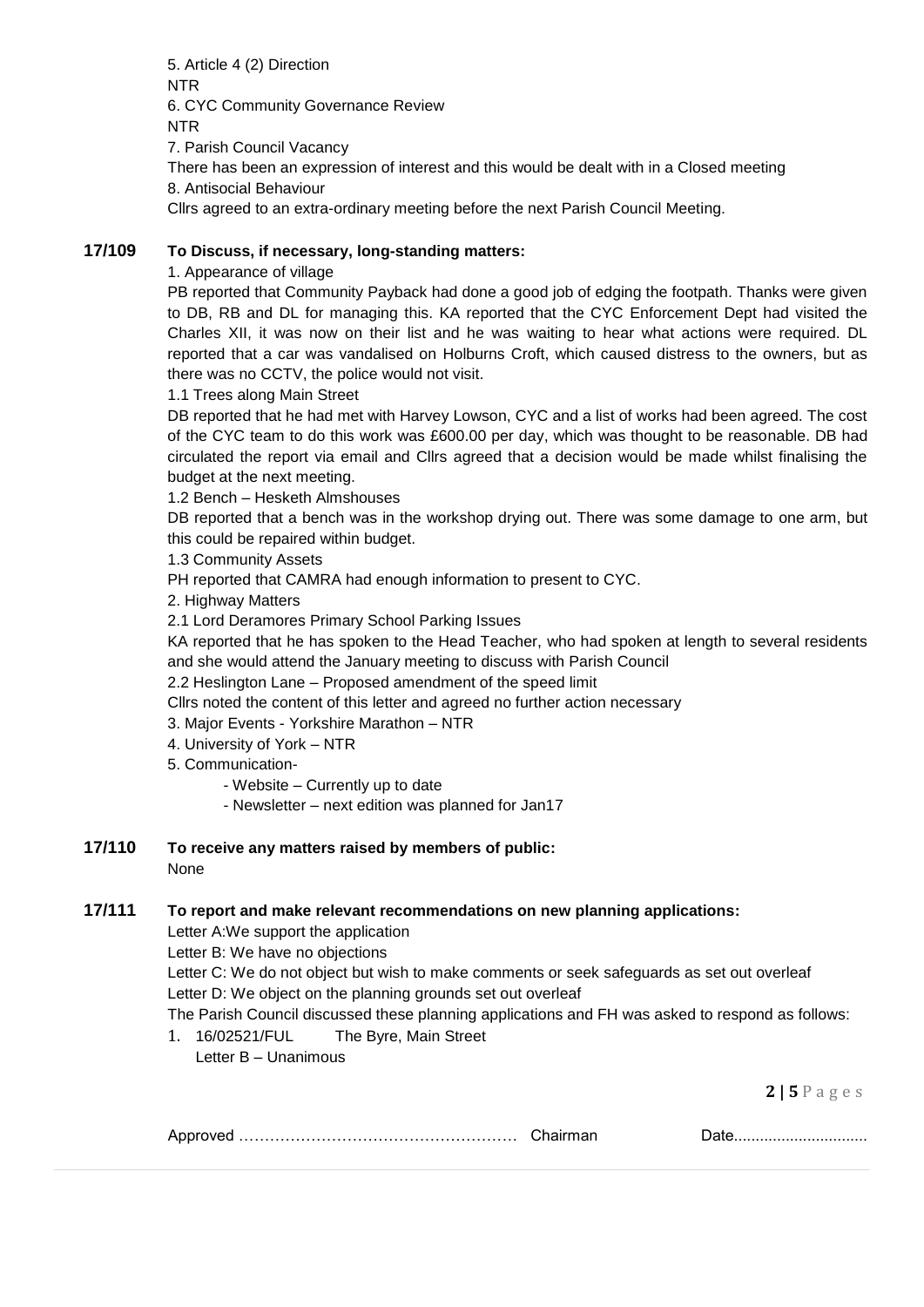- 2. 16/02568/FUL Sinclair Properties, The Village Shop, Main Street Letter B – Unanimous The Parish Council noted that a lot of the work was done before the planning application was received.
- **17/112 To report planning decisions by City of York Council:** None

## **17/113 To receive reports from representatives of following outside bodies:**

1. Ward Councillors

NTR

2. North Yorkshire Police:

Report cover period 7th November – 12th December 2016

Anti Social Behaviour

2 x ASB reported, one of these was between neighbours regarding a loud television and the other was regarding contact after a failed relationship.

Crimes

1 x Burglary at the Primary School where a quantity of tools were taken from the building site.

1 x Theft of Mobile phone at Charles XII

1 x Assault at Charles XII

Roads

6 x Minor incidents reported

MISC.

9 x Suspicious Circumstances, nothing of note.

University Crimes

8 x Crime "Thefts"

1 x Crime "Burglary"

3 x Crime "Damage"

1 x Crime "Fraud"

FH was asked to enquiry why no student antisocial behaviour was listed, and what the 6 minor road incidents were, as this was thought to be a lot within one month.

3. Heslington East Community Forum

NTR

4. Good Neighbours Forum (Next Meeting Mon06Feb17)

NTR

5. Ouse and Derwent Drainage Board

NTR

6. Sports Field

BM reported that the Civil Service Cricket Club is to be renamed Heslington Cricket Club. The car park is being misused by long term parkers - BM was drafting some signs, which he hoped Halifax Estates would display at the Outgang.

7. York Environment Forum

NTR

8. Alms Houses

NTR

9. The Meeting Room

DL reported that the new fridge was now in situ. DB had obtained and circulated by email two quotes for hearing loops. This was discussed at length and it was agreed that a decision would be made as part of the budget discussion at the January 2017 meeting.

**3 | 5** P a g e s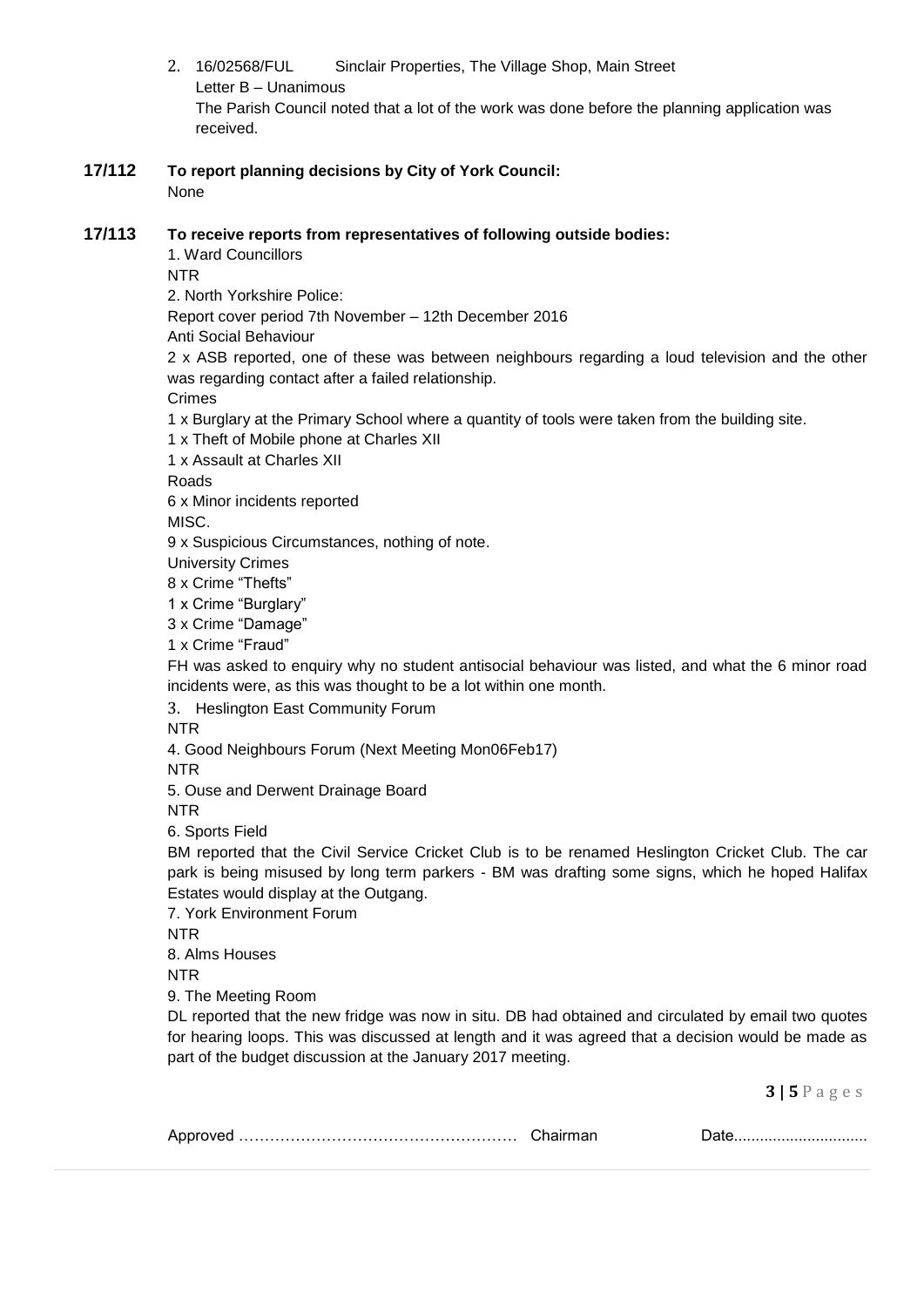10. Fulford & Heslington Ward Team Meeting

The next Ward Meeting was in 22 Feb 17 6.30pm. The next Team meet is 28 Feb 17 when final grants would be determined.

## **17/114 To receive any new correspondence received by the council:**

1. Rights of Way (ROW)

FH had seen an article in a British Horse Society Magazine reporting that ROW not on the Definitive Map of 1949 would be extinguished if not reinstated. Details of how this could be done were available. FH had requested a paper copy of the Parish Map from CYC (Alison Newbould) which would hopefully be available in January 2017. DB/PB would, in the meantime, study the online mapping system.

2. Community Recycling Fund

Cllrs acknowledges receipt of this information, but agreed no action was required.

### **17/115 To receive matters raised by members:**

1. Police and Crime Plan

FH was asked to write and state that PCSO links with Parish Councils was vital. Engaging with parishioners and attending meetings was a good communication link, which was invaluable to communities

- A resident had contacted RB about drainage chambers and inspection covers, which became overgrown and full of silt. DB/RB would review covers within the parish, photograph them and report on condition. PB asked KA to ask CYC to assist with resolving who was responsible for clearing – Highways and/or Yorkshire Water.

## **17/116 To discuss matters raised by Parish Clerk/Responsible Financial Officer:**

1. Bookkeeping records for year ending 31 Mar 17 to date

The financial report was circulated around Cllrs.

2. Internal Control Check(s)

These were deferred until the next meeting.

3. Internal/External Audit

NTR, this item could be removed

4. Budget/Precept/Reserves

FH had added a draft budget, which was discussed and this would be updated and circulated to Cllrs by email. The budget/precept would have to be finalised at the next meeting. FH would obtain information about pension contributions and circulate around Cllrs. Cllrs noted the National Living Wage would be £7.50 from April 2017. FH had recirculated the YLCA template Reserves Policy, which would be adopted at the next meeting.

5. Matters raised with/by Yorkshire Local Councils Association (YLCA)

FH had circulated by email a copy of the latest edition of White Rose Update and the subscription information for membership for 2017/2018.

5.1 CYC – Copying of Planning Applications

In an email to YLCA from Simon Glazier, Principal Development Management Officer, CYC dated 10Nov16 - "City of York Council gives universal permission for parish and town councils within its administrative area to make copies of all planning applications in accordance with the advice set out in your email". A copy of the email, along with the email advice from YLCA will be held on file.

6. Work Place Pensions

NTR

**4 | 5** P a g e s

| Chairman |
|----------|
|          |

Approved ……………………………………………… Chairman Date...............................